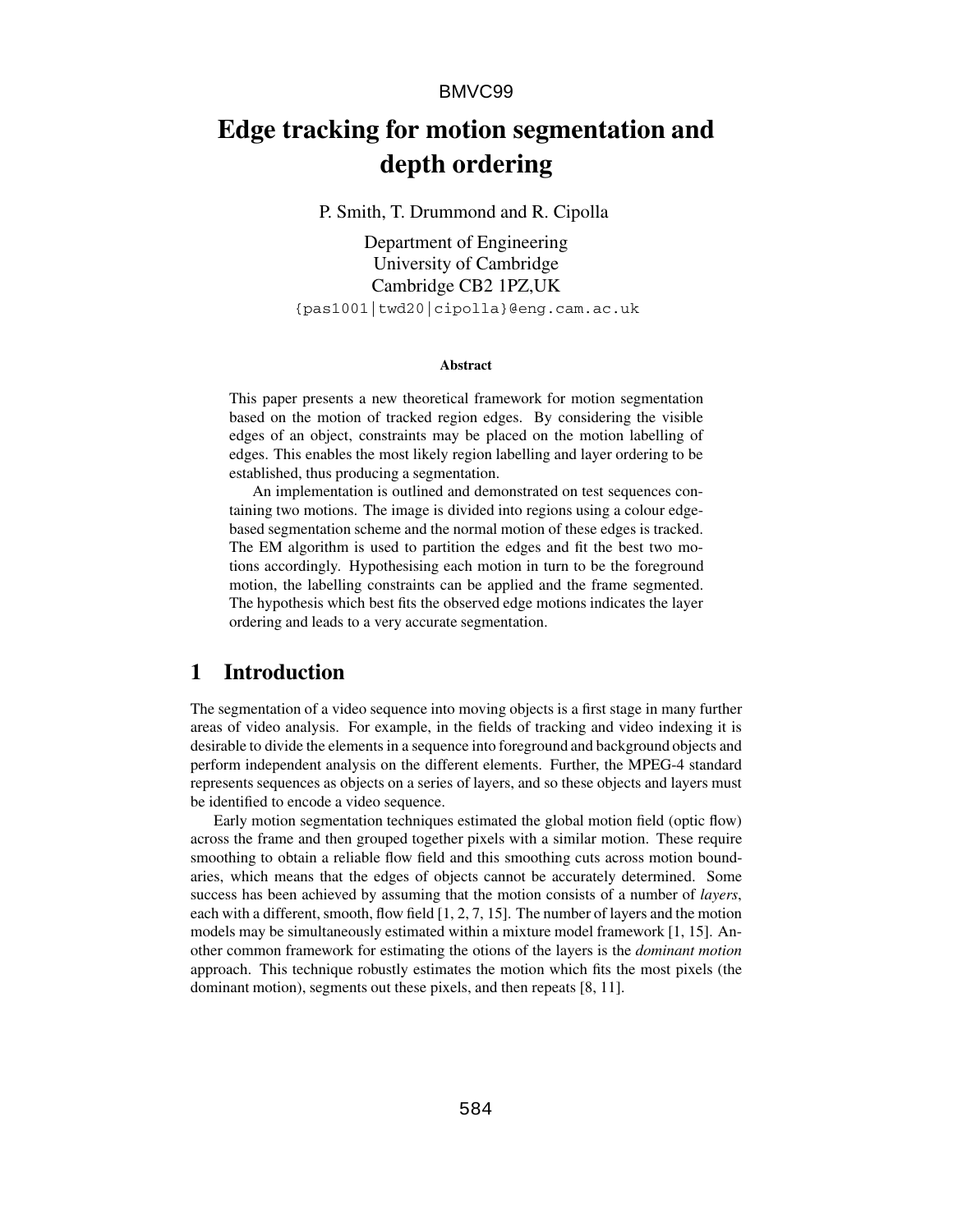The pixel-based optic flow techniques suffer from the problem that they do not consider the wider scope of the frame, and do not encode the knowledge that object motion is spatially coherent. A Markov Random Field (MRF) approach (e.g. [10, 15]) can enforce spatial coherency, but its emphasis on clustering pixels together can once more lead to inaccurate motion boundaries.

Clues to the location of motion boundaries can be found by considering the *structure* of the image. Smooth regions are expected to move coherently, and changes in motion are more likely to occur at edges in the image. One approach to make use of this, the normalized cuts method of Shi and Malik [12], combines both the motion and intensity information of pixels into a weighted graph; the problem is then reduced to finding the best partitioning of this graph.

Rather than computing the image motion, an alternative starting point is an intensityor colour-based segmentation of the image, extracting information about the image structure prior to any motion analysis. The assumption made by this approach is that the boundaries of the segmented regions are a superset of the motion boundaries; the task is then to identify the correct motion labelling for the different regions. Work by Thompson [14] followed this route and, more recently, Bergen and Meyer [3] and Moscheni and Dufaux [9] have had some success in iteratively merging neighbouring regions if their motion fields are similar. The current paper shows that comparable results can be obtained by only considering the motion of the edges of regions.

The *ordering* of the layers in a sequence is usually glossed over in the literature and the dominant motion is often considered to be that of the background. The correct identification of the layer ordering is essential dealing with occlusion and producing an accurate segmentation. In one of the few papers to consider the ordering of motion layers, Bergen and Meyer [3] note that errors in the motion estimation of pixels generally occur when the pixels have been occluded and so regions containing errors near a region boundary can be labelled as being occluded by that neighbouring region. The current paper shows that the constraints on the edge labelling provide enough information to determine the ordering.

This paper follows the region merging paradigm, and demonstrates that only the motion of the edges of regions need be considered. Edges are tracked between frames and partitioned according to their real-world motions. Given knowledge of the layer ordering, the regions can be labelled to be consistent with the majority of the tracked edges. By hypothesising and testing all possible layer orders, the ordering which fits the most edges can be found and the associated segmentation extracted.

The theoretical framework for analysing edge motions is presented in Section 2. Section 3 explains the current implementation of this theory, with experimental results presented in Section 4.

# **2 Theoretical framework**

Segmentation attempts to identify the edges of the object (or objects) in the image; it is therefore the edges in the image which are important. Edges are also very good features to consider: they can be found more reliably than corners and their long extent means that a number of measurements may be taken along their length, leading to a more accurate estimation of the motion. In this section we outline a framework by which we can resolve the region labelling from these edge motions.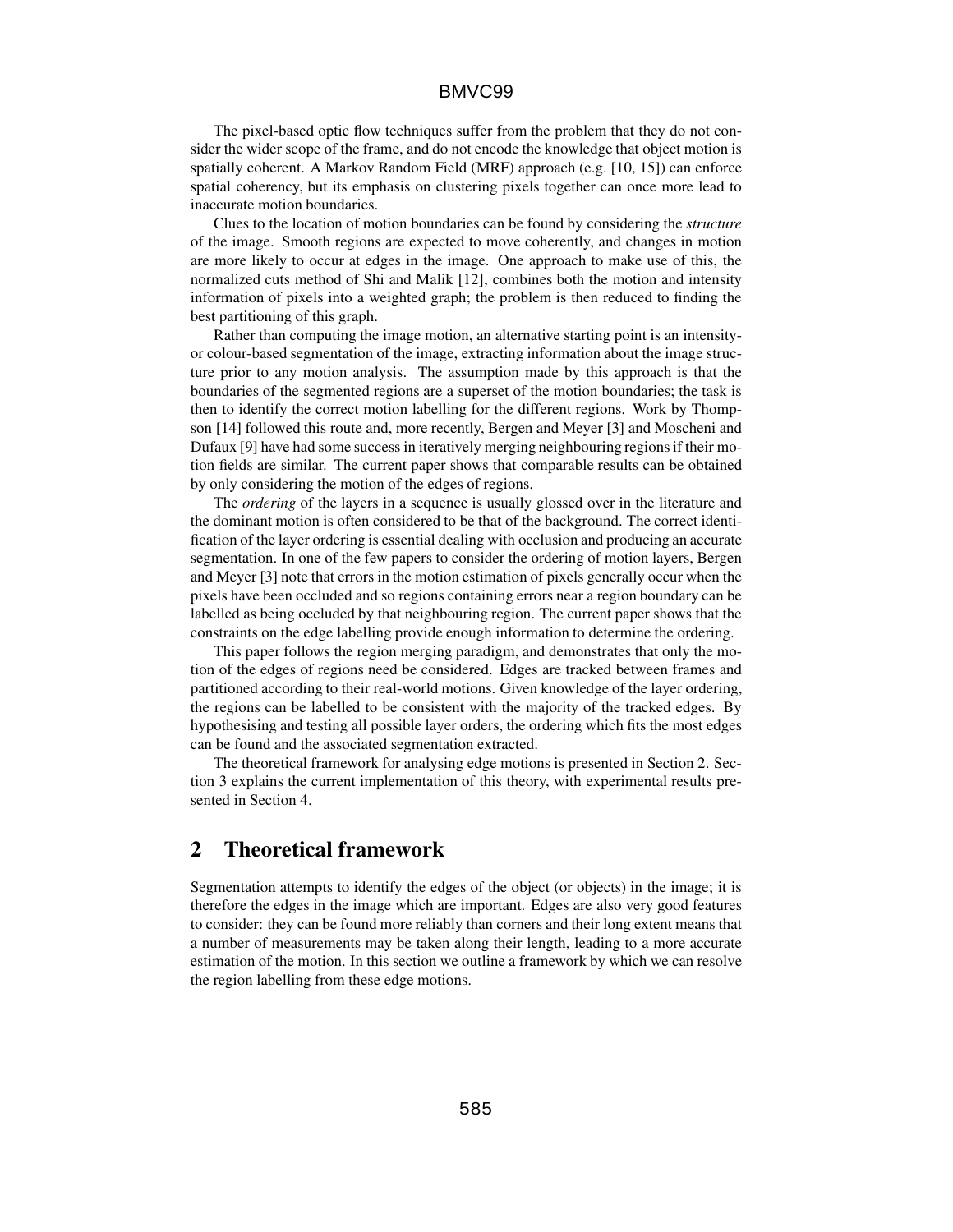### **2.1 The image motion of edges**

Edges in an image are due to the texture of objects, or their boundaries in the scene. Edges can also be due to shadows and specular reflections, but these are not considered at this stage (however, see Figure 4 for an example). It is assumed that as an object moves all of the edges associated with the object move. Hence edges in one frame may be compared with those in the next and partitioned according to different real-world motions.

The motion in the sequence is assumed to be *layered* i.e. one motion takes place completely in front of another. In the case of two motions these are called foreground and background. It is also assumed that any occluding boundary (the edge of a foreground object) is visible in the image. From this it follows that each edge segment obeys the same real-world motion along its length. Given these assumptions, we can state

**Axiom 1** *If an edge undergoes a motion then at least one of the two regions it bounds must also undergo that motion.*

**Axiom 2** *The occluding boundary between two objects moves according to the foreground motion.*

These are sufficient to identify the foreground motion and label the region via two consequences:

**Consequence 1** *A region belongs to the foreground layer only if all of its bounding edges are foreground.*

**Proof** (by contradiction) Suppose one of the edges of a region belonging to the foreground layer obeys the background motion. Axiom 1 then implies that the region on the other side of this edge must be a background region, and thus this edge is part of an occluding boundary. Axiom 2 states that, in this case, the edge must have the foreground motion, which violates the supposition.

**Consequence 2** *No junction may have a single foreground edge. At edge junctions where two different layers meet, two of the edges must belong to the foreground motion.*

**Proof** If one edge at a junction obeys the foreground motion then, by Axiom 1, one of the regions that it bounds must have the foreground motion. One of the other edges at this junction must also bound this region, and according to Consequence 1 this edge must also have the foreground motion.

# **2.2 The labelling of motions and regions**

Given a set of edges labelled according to their motions this framework enables the ordering of the motions to be determined and the regions to be labelled. In order to label regions from the edges, the ordering of the motion layers must be known. This may, in theory, be found by observing the junctions where edges of different motions meet since, according to Consequence 2, in every case the same motion should be represented by two edges. However, in practice, some edges are mislabelled and this can cause the analysis of edge junctions to yield the incorrect result.

An alternative approach is to hypothesise possible orderings and label regions accordingly. The axioms and consequences of Section 2.1 provide strong constraints on the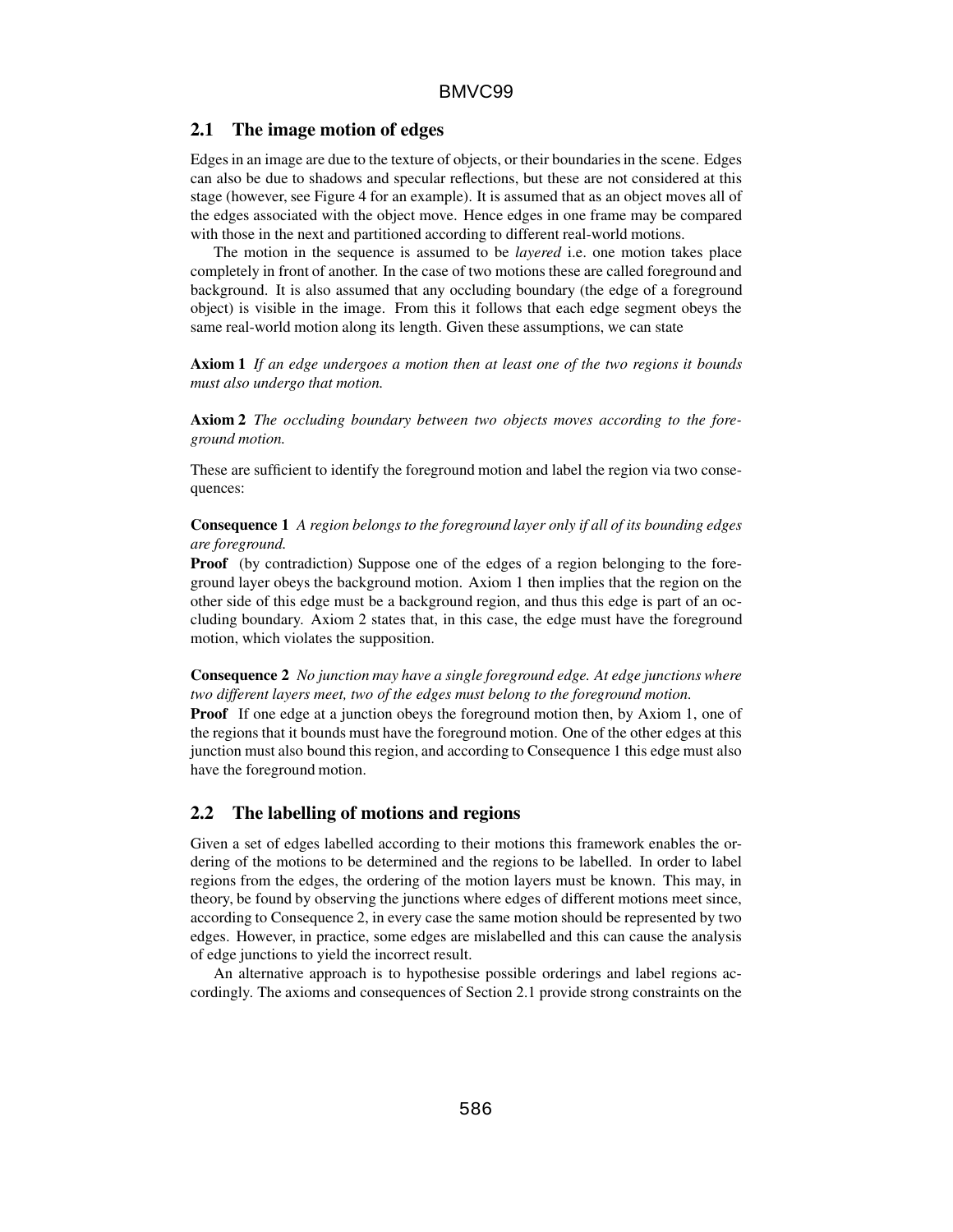

Figure 1: Line drawing. (a) and (b): Two frames as a line drawing. (c) Edges labelled according to rigid motions (black is motion A). The edge labels are sufficient to identify motion A as foreground and segment the image.

edge labelling given a region labelling. The correct ordering is provided by the hypothesis under which the constrained edges which best fit the observed edge labelling.

The regions may be labelled by noting that every region entirely surrounded by foreground edges is foreground; every other case is background (Consequence 1). The edge labelling can then be tested by checking that every edge of a foreground region is foreground and every other edge is background.

#### **2.2.1 A synthetic example**

Figure 1 illustrates two frames from a synthetic sequence. In Figure 1(c) the edges from frame 1 have been partitioned according to the two rigid motions in the scene. If motion A (black) were foreground, the head and torso, being entirely surrounded by motion A edges, would be foreground (by Consequence 1). All other regions would be background. This exactly satisfies the edge labelling.

If motion B (grey) were foreground, only the rectangle in the top right corner is entirely surrounded by foreground edges; every other region would be background. However, many of these regions also have motion B edges, which violates Axiom 1. The more likely ordering is therefore that motion A is foreground, with the head and torso regions foreground and everything else background.

# **3 Implementation**

# **3.1 Finding edges**

To implement this framework, regions and edges must first be located in the image. The implementation presented here uses a scheme developed by Sinclair [13]; other edgebased schemes, such the morphological segmentation used in [3] are also suitable.

Colour edges are found in the image and Voronoi seed points for region growing are then found at the locations furthest from these edges. Regions are grown, by pixel colour, with image edges acting as hard barriers. The result is a series of connected, closed, region edges generated from the original fragmented edges (e.g. Figure 3(a)). The edges of these regions are divided into edge segments for labelling. (An edge segment is a length of edge between two edge junctions.)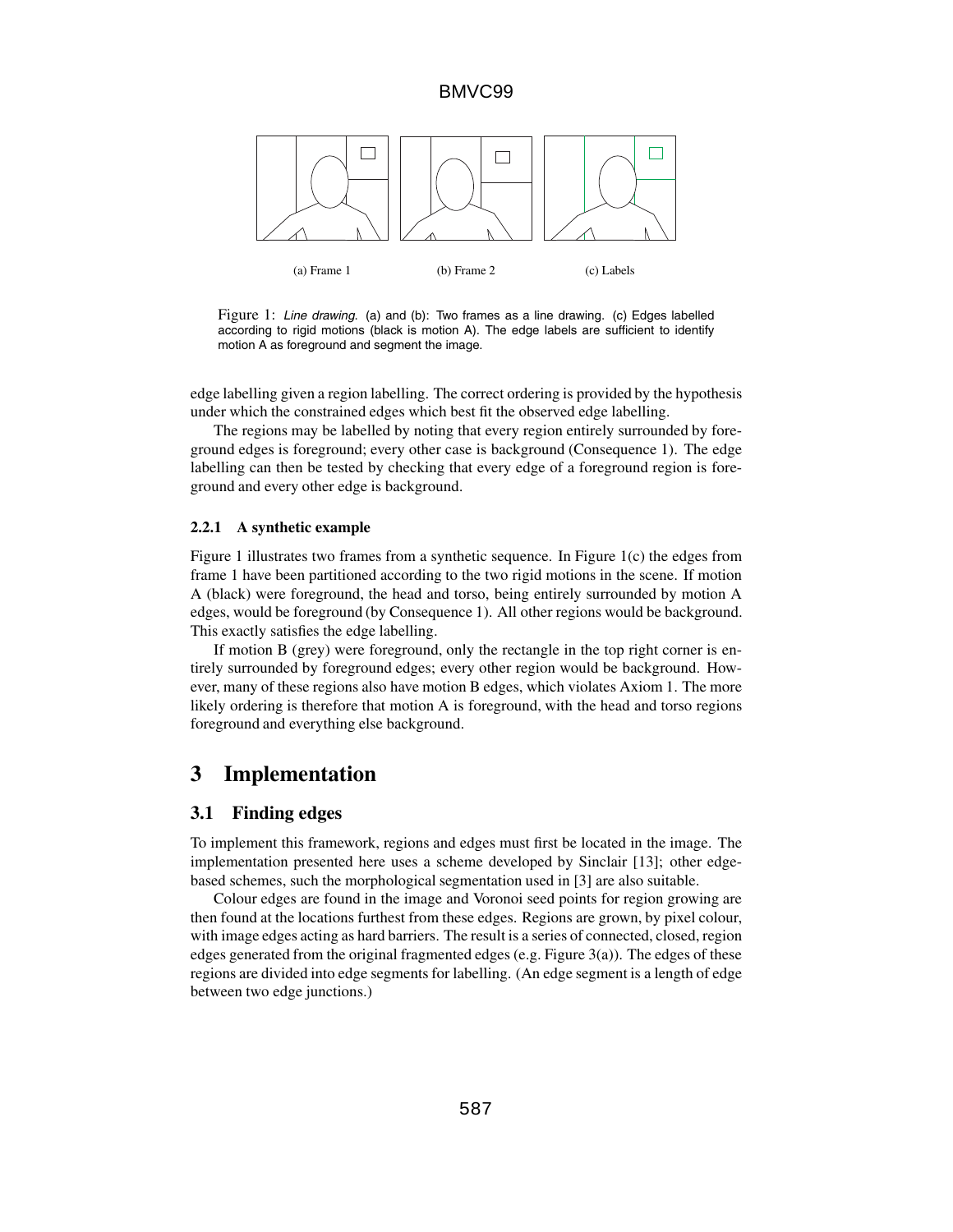

Figure 2: Edge Tracking. Initialise tracking nodes along the edge (in black), then search normal to the edge to find the new location (white lines) The best-fit motion is the one that minimises the squared distance error between the tracking nodes and the edge.

# **3.2 Labelling edges**

The second stage of the implementation is the partitioning of edges into sets corresponding to different real-world motions. In this paper the case of two motions (background and foreground) is considered; the estimation of more than two motions within the same framework is a subject of ongoing research. It is assumed that the image motions due to the real-world motion may be modelled (to within a few pixels) by an affine transformation. The tracking method used in this paper is robust to small errors and so the affine assumption works well while having the benefit of simplicity.

Labelling the edges is a circular problem:

- 1. If an edge partitioning is known, the two motions can be calculated as those which best fit the two sets of edges
- 2. If two motions are known, the edges can be partitioned according to the motion that they fit best

To resolve this problem an iterative approach, the Expectation-Maximisation (EM) algorithm [5], is used. Given an initial partitioning, Stage 1 calculates the motions. These motions may then be used to update the partitioning (Stage 2) and the process repeated until convergence. Alternatively, the process may be initialised with two motions.

In this implementation, both stages of the EM process make novel use of technology adapted from contour and model tracking [4, 6]. For each edge in the first frame, tracking nodes are assigned at regular intervals along the edge (see Figure 2). The motion of these nodes are considered to be representative of the edge motion. This approach provides a vast reduction in the data to be processed; there are around 1; <sup>400</sup> tracking nodes in a typical frame.

#### **3.2.1 Estimating motion from edges**

The tracking nodes from the first frame are mapped into the next according to the current estimated motion. A 1-dimensional search is then made in the direction of the edge normal in order to find a matching edge, based on both image gradient and colour. This distance,  $d_t$ , is measured (see Figure 2).

At each tracking node the expected image motion due to motion  $m$  (with parameters  $\alpha_m$ ) can be calculated. The best fit solution is the one which minimises

$$
\min_{\alpha_m} \sum_{e} \sum_{t \in e} r_{m,t}^2 \tag{1}
$$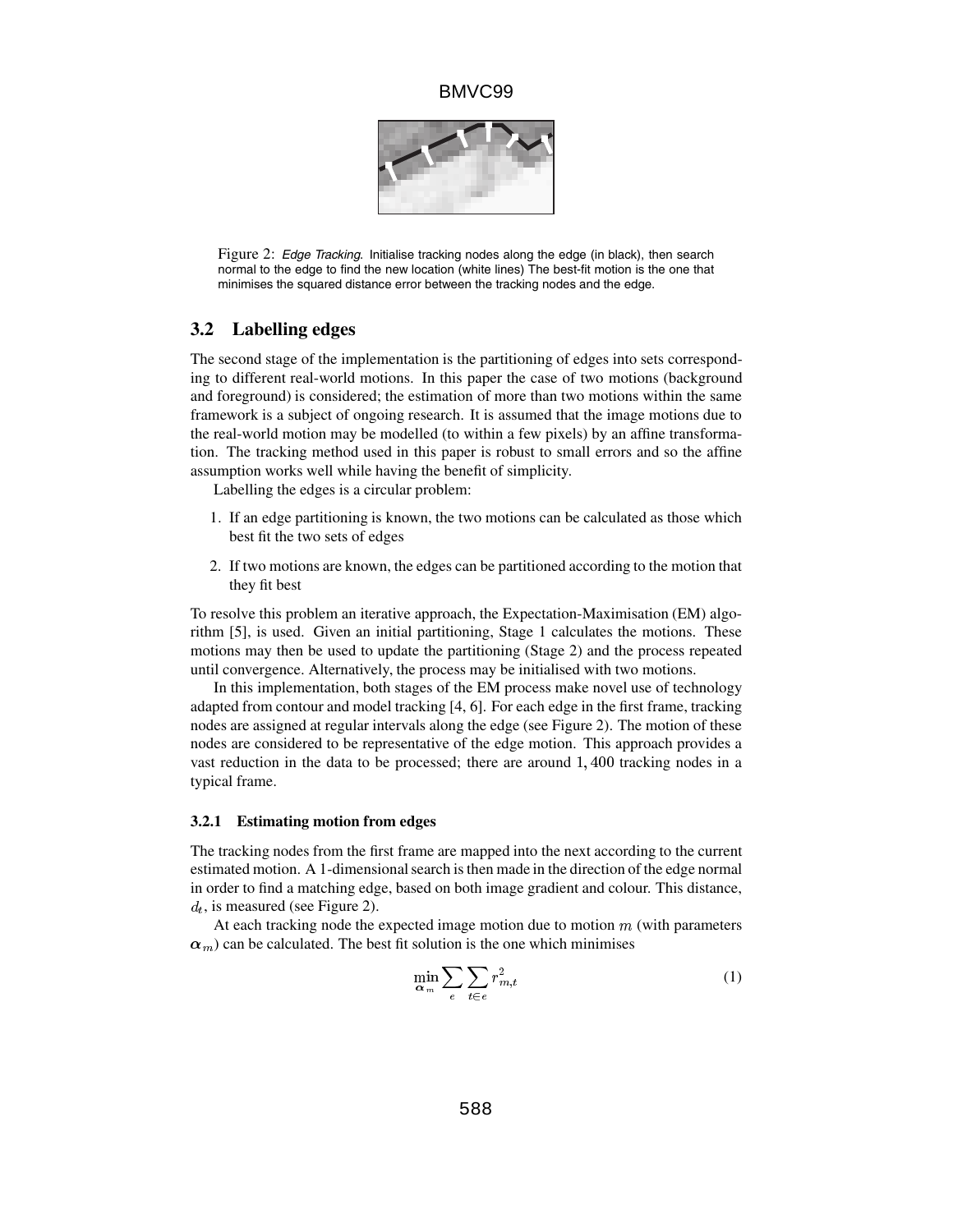where e indexes the edges and t the tracking nodes. The residual,  $r_{m,t}$ , is the difference between the measured distance,  $d_t$ , and the component of the image motion normal to the edge. This expression may be minimised using least squares.

#### **3.2.2 Partitioning edges by their motion**

The probability that edge  $e_i$  belongs to motion m may be calculated from the residual, assuming a Gaussian distribution:

$$
E_m^j = \exp\left(-\sum_{t \in e_j} r_{m,t}^2 / 2\sigma^2\right)
$$
 (2)

 $\sigma$  is set at 2 pixels, which is a typical RMS error. When performing EM the edge probabilities are fed back and used in Stage 2, where each edge contributes to each motion in proportion to the probabilities.

#### **3.2.3 Solution by Expectation-Maximisation**

The process is initialised by assigning one motion to be the mean (the best fit to all edges) and the other to be the null motion. This is a reasonable guess since in typical video sequences either the camera is stationary, or is tracking the foreground object. The other motion will be closer to the mean motion than to the null motion, thus aiding convergence.

The EM iteration process is repeated until convergence (i.e. until there is no significant change in probabilities), or for 20 iterations. Figures 3(b) and 3(c) illustrate the final estimated motions for one of the test sequences.

# **3.3 Region labelling**

The final stage is region labelling. This presents another circular problem—the regions may not be labelled until the ordering of the layers is known, but the ordering of the layers is most reliably determined from testing a region labelling (see Section 2.2). This may be resolved by hypothesising and testing both possible motion orderings. A segmentation is produced under each case and the one which best fits the edge labelling is used.

#### **3.3.1 Labelling regions in the presence of outliers**

The region labelling rule, Consequence 1, states that if a region is entirely surrounded by foreground edges then it is foreground, else it is background. This is a powerful rule, and as a result it is very sensitive to labelling errors. A single erroneous background edge will cause the regions on either side to be mislabelled. Since shorter edges have less tracking nodes and so a higher chance of an error, the region labelling scheme is adjusted to allow a small number of mislabelled edge pixels around a region.

A vote of foreground versus background pixels is totalled around the region. Each edge bounding the region contributes its number of pixels to the vote, voting as either foreground or background depending upon which is more likely for the edge. Uncertain edges, those with a probability of less than  $r_1$  (60%), do not vote. If the foreground vote is greater than  $r_2$  of the total ( $r_2 = 85\%$ ) then the region is foreground. This yields an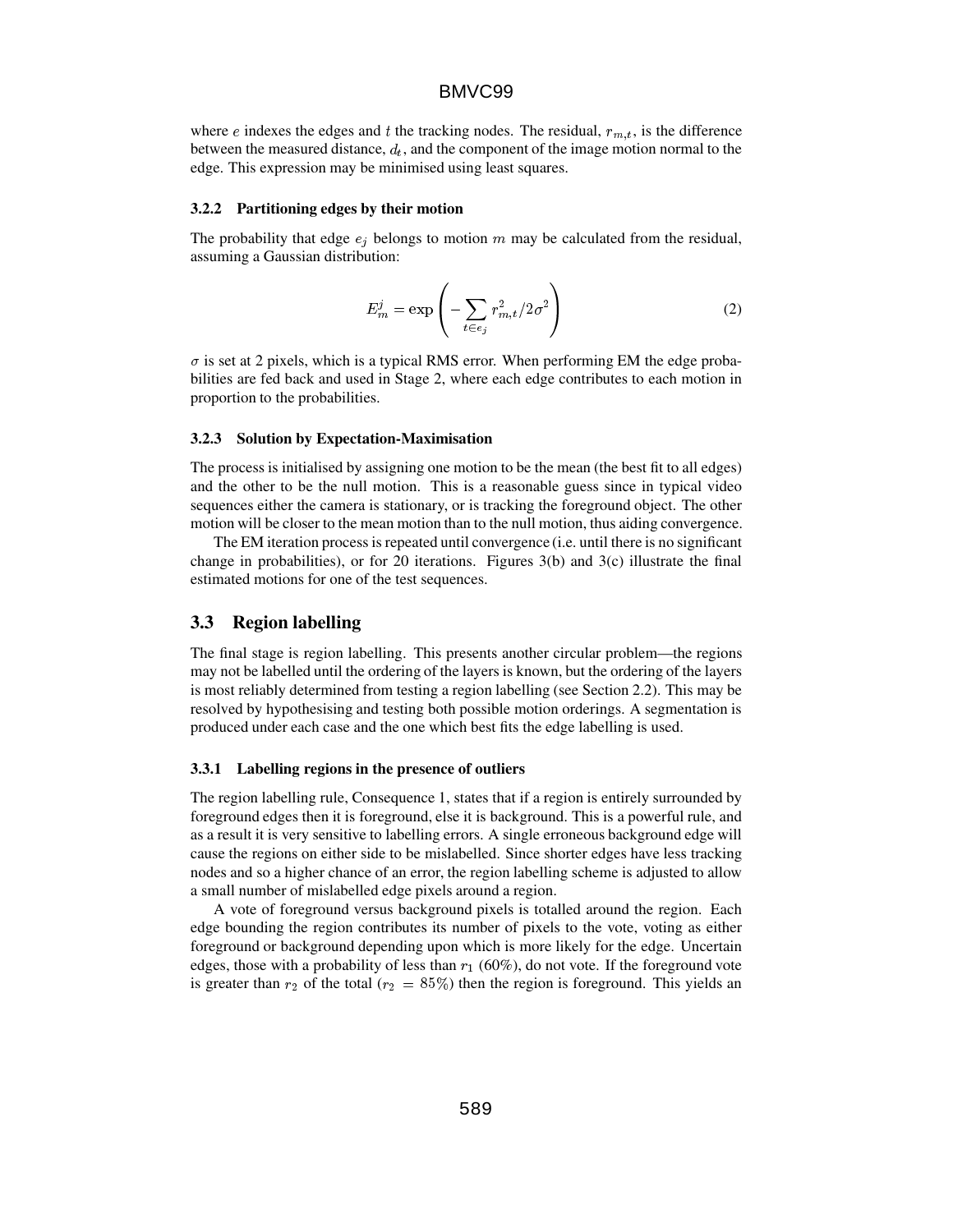initial segmentation (e.g. Figure  $3(e)$ ), but one in which the labelling constraints have not been enforced

#### **3.3.2 Enforcing labelling constraints**

A simple region labelling based on the original edge labels does not automatically lead to one entirely consistent with the edge labels. A single foreground edge between a pair of a background regions will have no effect on the region labelling, but violates Axiom 1. In making the region labelling robust to outliers, some background edges will also be ignored.

To ensure that all labels are consistent, the edges are relabelled from the regions. Each region labels its edges with the same motion as itself. Where another region has already labelled an edge as foreground, this may not be over-written by a background edge (at an occluding boundary it is the foreground edge which is visible). Given this new, definite, edge labelling the regions may be relabelled under the basic rule of Consequence 1.

Some regions may not have been labelled under Section 3.3.1 if all of their edges were uncertain. These are also labelled when the constraints are enforced, taking on the labelling of their neighbours. If there are clusters of unlabelled regions, this constraint step may need to be repeated until no more changes are observed in the region labelling.

#### **3.3.3 Identifying the correct layer order**

For the two-motion case considered in the paper, the region labelling and constraint propagation is performed twice: with motion A as foreground and then motion B, to give two possible segmentations. The correct segmentation is the one where the edge labels from the final segmentation best fit the observed edges. (i.e. the one which leads to the least residual error across all of the tracking nodes,

$$
\sum_{e \in A} \sum_{t \in e} r_{A,t}^2 + \sum_{e \in B} \sum_{t \in e} r_{B,t}^2 \tag{3}
$$

where  $A$  is the set of motion A edges and  $B$  the set of motion B edges.)

# **4 Experimental Results**

### **4.1 "Foreman"**

The algorithm described in this paper has been successfully tested on a number of different motion sequences, of which two are presented here. The first example considers two frames from the "foreman" sequence, commonly used to test motion segmentation schemes. In this part of the sequence, the foreman's head moves slightly to his right. Figure 3(a) shows the frame to be segmented, overlaid with the detected region edges. The EM motion estimation and partitioning converges quickly, and it can be seen from Figures 3(b) and 3(c) that motion A provides a good match to the background and motion B a good match to the foreground.

The edge labels are shown in Figure 3(d). Almost every edge has been labelled correctly—the few outliers are short edges with very few tracking nodes (and thus more susceptible to noise). Hypothesising motion A as foreground leads to a significantly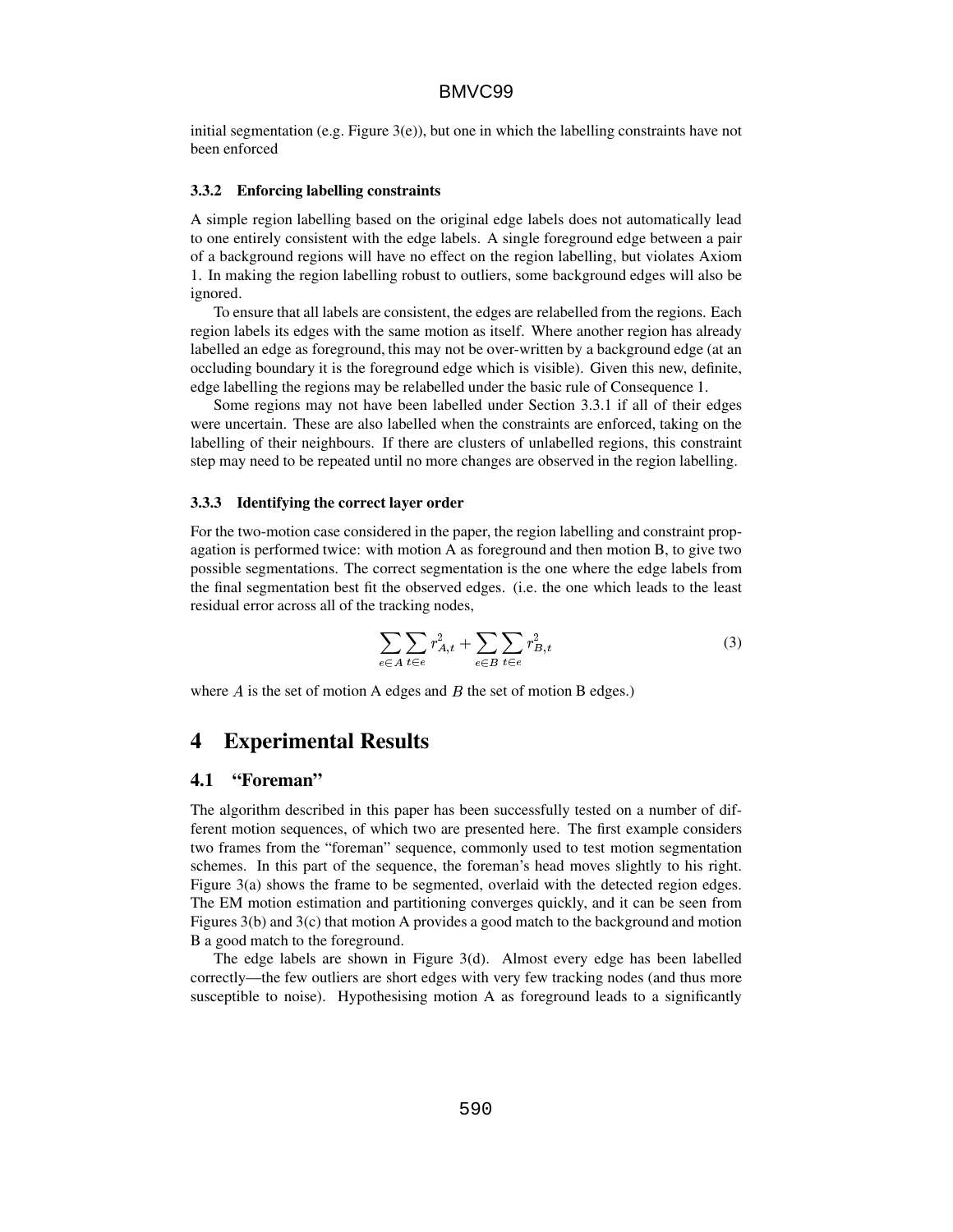

Figure 3: "Foreman" example. The foreman moves his head slightly to the left. Despite the small motion, the pixels and edges are matched well. Motion B is identified as foreground and the head is segmented well.

higher squared residual error, assuming independent Gaussian distributions for each node. Consequently, motion B is foreground.

The initial region segmentation (with motion B as foreground) is very good. The relaxation stage successfully enforces the constraints and corrects some of the remaining errors. The system now labels 97.0% of the pixels correctly, compared with a handselected segmentation of the regions. The majority of the errors, on his shoulders, could perhaps also be considered correct since his shoulders do not move significantly as his head turns. This is a significantly better result than in [9] and comparable to [3], except that the segmentation used in this paper provides a more accurate occlusion boundary.

# **4.2 "Car"**

The "car" sequence was recorded with a hand-held MPEG video camera. The camera tracks the car as it moves across to the left. This is an unusual sequence as the dominant motion is that of the foreground object, an object which also contains a window through which the background can be seen.

The EM again converges well, with the motions correctly extracted and most edges labelled correctly. When the two possible hypotheses are considered, the errors due to motion A are smaller, again by a significant amount. The foreground motion is therefore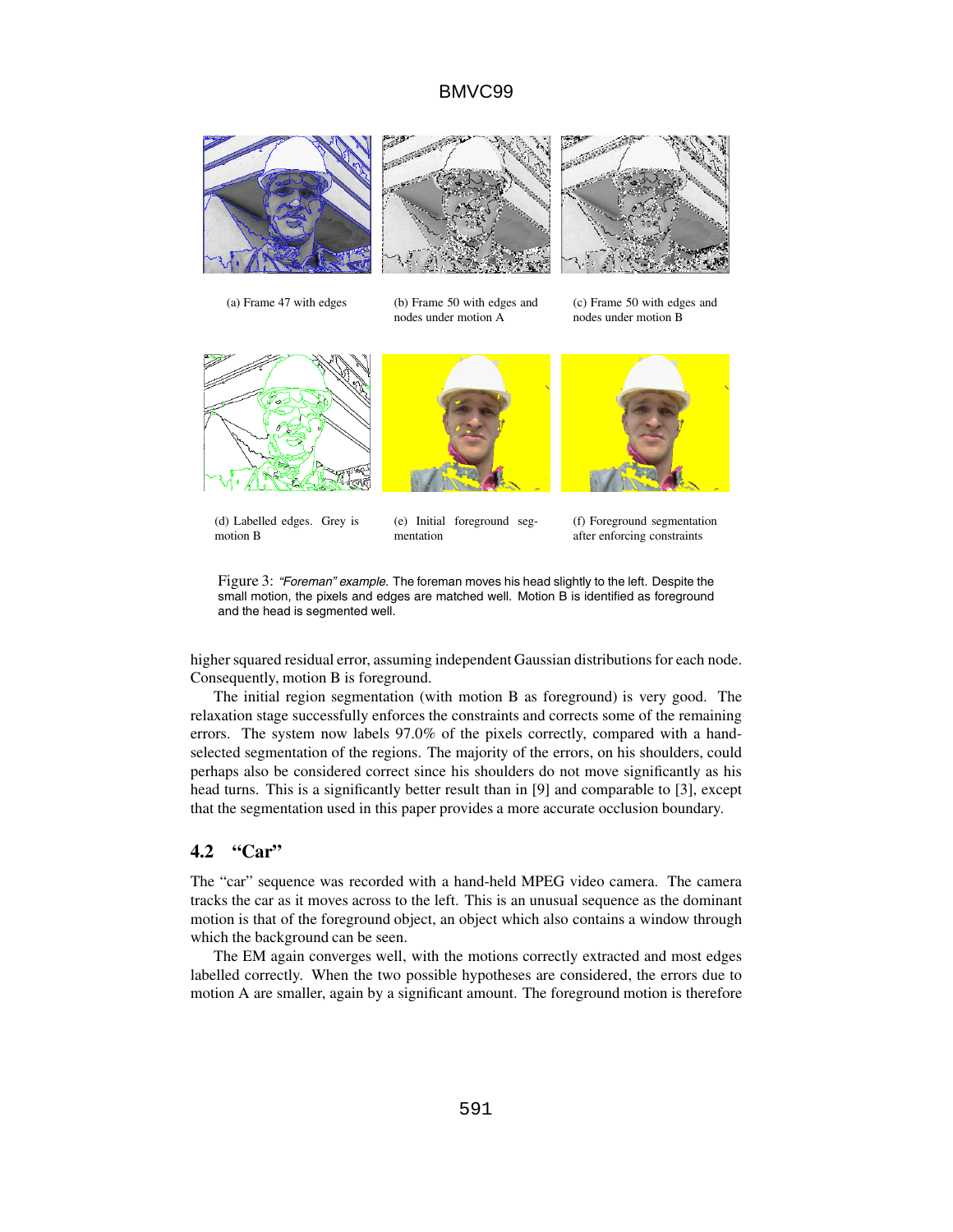

(d) Labelled edges. Grey is motion B

(e) Initial foreground seg-

(f) Foreground segmentation

after relaxation

Figure 4: "Car" example. In the "car" sequence a car is tracked by the camera. Since both the car and the background motion are horizontal this provides a tricky segmentation prob-

lem. Motion A is identified as the foreground motion and the car is successfully segmented, with even the window correctly assigned to the background.

mentation

correctly identified as motion A. The final segmentation is good, with 97.3% of pixels correct (again, compared with a manual segmentation). The very top of the car, and part of the front, are segmented into the background; this is because these parts of the car have visible reflections of the background, which move as the background. The window has been correctly segmented as background.

# **5 Conclusions and discussion**

The most important elements in segmenting a video sequence are the the edges of the objects. If we assume that the object edges can be seen in the frame, it is then simply a case of identifying these edges. In this paper a framework has been developed which shows how analysis of labelled edges in a frame can be used to identify the ordering of motion layers and extract the correct labelling of regions in the frame.

Implementing this framework has shown it to produce very good segmentations. A good edge labelling is provided by performing region segmentation and then tracking edges between frames. Techniques have then been developed which correctly identify the layer order and label the regions even in the presence of some edge mislabelling. The result is a very accurate motion segmentation from an analysis of only two frames. The implementation is also efficient since only a small fraction of the pixels in the frame are considered.